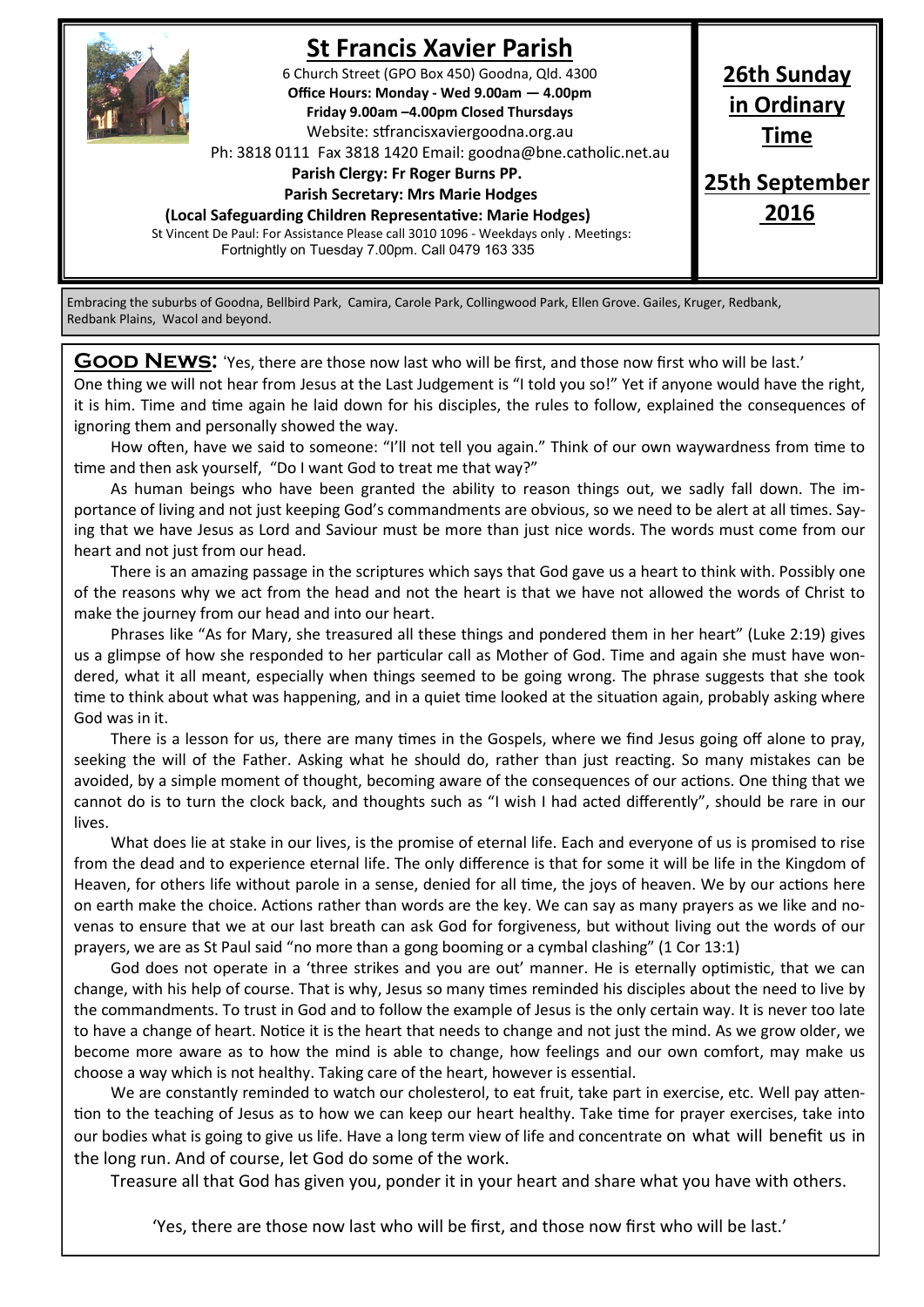**Sacrament of Reconciliation—Sacramental Preparation.** The final Sacramental Preparation Course for this year covering the Sacrament of Reconciliation will begin with a talk for the parents on Sunday 9th October after the 9.00am Mass (10.15am). This course is available to those in year 5 and above who have received the Sacraments of Confirmation and First Eucharist. Application forms are available from the sacristy.

**Golden Wedding Anniversary Mass** Couples celebrating their Golden Wedding anniversary (or more) and their family and friends are invited to Mass with Archbishop Mark Coleridge at the Cathedral of St Stephen **Saturday 1 October 2016 @ 10.00am.** Light refreshments will follow the Mass in the Hanly Room. RSVP to cathedra@bne.catholic.net.au; 3324 3030 by Wednesday 28 September 2016. The car park will be available from 9.00am, entrance from Charlotte Street.

**Memorial Garden Plaques** We will be ordering the new plaques shortly, this coming week is your last chance to order one for a loved one who has passed. Cost is \$25 per plaque.

## **Spirit in the City 2016**

**A QUT Chaplaincy Christian conference on faith, culture and public affairs aimed at young adults. Saturday, 8 October, 2016 @ P Block 413, QUT Gardens Point Campus, George Street, Brisbane.**

This one day conference concerns the challenges of understanding and applying the Catholic and Christian faith in the highly secularized cultural, political and other influential settings of contemporary Australian society. It engages on key areas of faith, and explores the challenge of the "dictatorship of relativism" as coined by Pope Benedict XVI.

Speakers include Archbishop Mark Coleridge, Hon Tony Abbott, MP, former Prime Minister of Australia, Fr. James Grant, Archdiocese of Melbourne, Orange Sky Laundry, Sr. Moira Debono, University of Notre Dame Australia, Dr. Ryan Messmore, The Millis Institute and David McGovern, Catholic Mission. The conference will move at 5.00pm to the Cathedral of St Stephen for a concert of Sacred Music led by Stephen Phillips, QLD Symphony Orchestra and then Mass with Archbishop Mark Coleridge as principal celebrant.

**Conference registration:** https://www.facebook.com/SpriitInTheCityQUT/ or http://www.spiritinthecity.info/ Registrations cost: Concession \$25, Adult\$50 up to Wednesday, 5 October 2016 Enquires: Deacon Russ Nelson, russ.nelson@qut.edu.au; Mb 0427743534

**Worldwide Marriage Encounter:** A weekend away for married couples in peaceful, picturesque surroundings—away from the distractions of everyday living. Take time out of your busy schedule, to invest in your most precious asset…..your Marriage! This is a unique opportunity to recharge your relationship batteries, refocus on each other and fall in love all over again!

Our next week end will be 14-16 October 2016 at Santa Teresa Spirituality Centre, Ormiston QLD. For bookings/details contact: Maria and David Murphy, ph. 3342 1456 dandmmurphy@optusnet.com.au Information website: www.wwme.org.au

**Brisbane Open House (BOH)** On the weekend of **8/9 October** the Cathedral of St Stephen and St Stephen's Chapel will participate in BOH. BOH celebrates the city's architecture, giving visitors a rare insight into contemporary, historic and environmentally significant buildings in the heart of the city. View the display of Mary MacKillop artefacts in the windows of Penola Place and follow the Mary Mackillop Walk (opened and blessed by Archbishop Mark Coleridge on 8 August, the Feast Day of St Mary of the Cross MacKillop).

**Humour** On their way to get married, a young Catholic couple is involved in a fatal car accident. The couple found themselves sitting outside the Pearly Gates waiting for St. Peter to process them into Heaven. While waiting, they began to wonder: Could they possibly get married in Heaven? When St. Peter showed up, they asked him. St. Peter said, "I don't know. This is the first time anyone has asked. Let me go find out,'" and he left. The couple sat and waited, and waited. Two months passed and the couple were still waiting. While waiting, they began to wonder what would happen if it didn't work out; could you get a divorce in heaven? After yet another month, St. Peter finally returned, looking somewhat bedraggled. "Yes," he informed the couple, "You can get married in Heaven." "Great!" said the couple, "But we were just wondering, what if things don't work out? Could we also get a divorce in Heaven?" St. Peter, red-faced with anger, slammed his clipboard onto the ground. "What's wrong?" asked the frightened couple. "OH, COME ON!," St. Peter shouted, "It took me three months to find a priest up here! Do you have any idea how long it'll take me to find a lawyer?"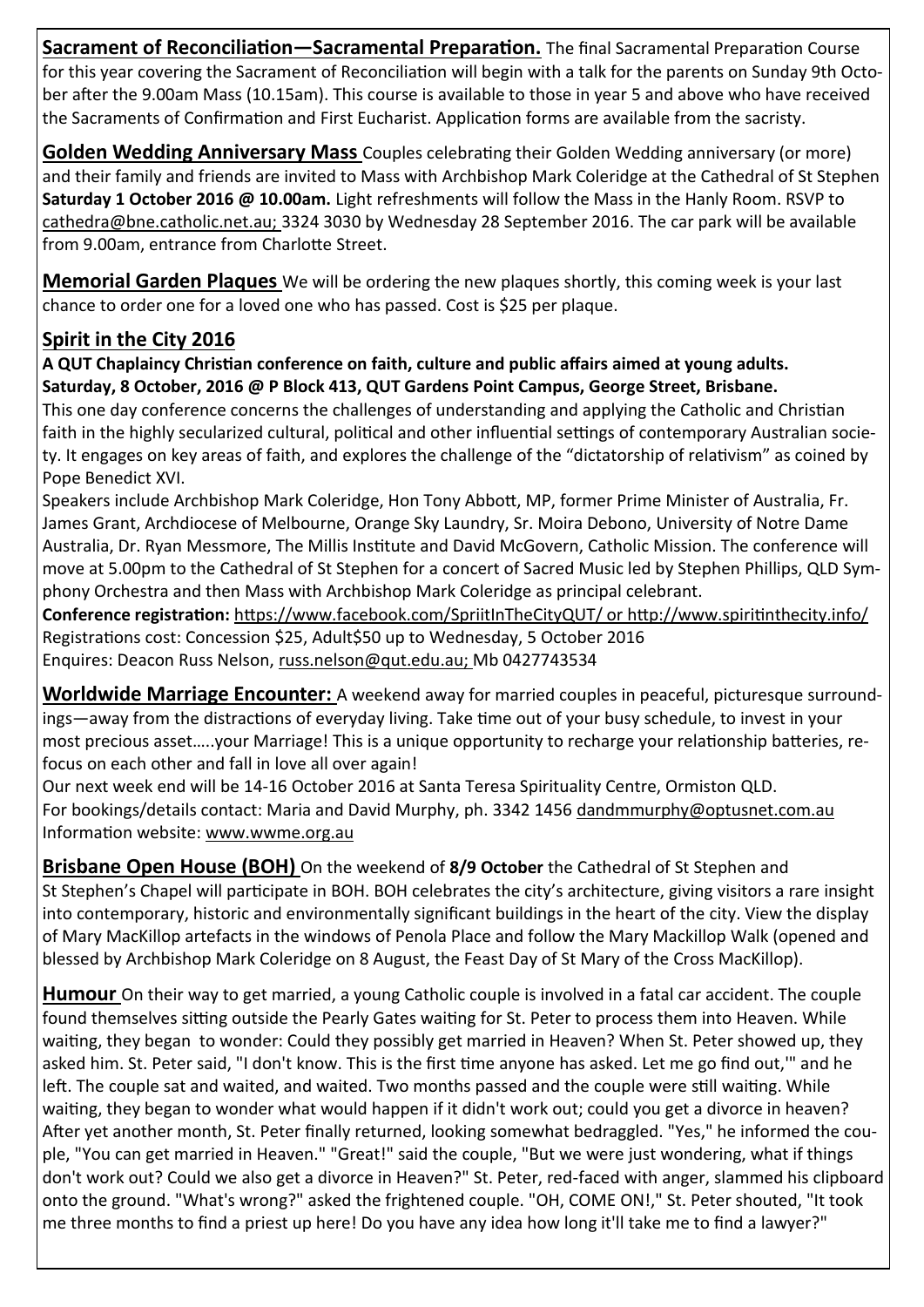

The voice of the Spirit speaking of gratitude, generosity, responsibility and increase



*Each one of you has received a special grace, so, like good stewards responsible for all these varied graces of God, put it out at the service of others." (1 Peter 4:10)* 

**26th Sunday in Ordinary Time (Stewardship Awareness Sunday)** *"My child, remember that you received what was good during your lifetime while Lazarus likewise received what was bad; but now he is comforted here, whereas you are tormented. Moreover, between us and you a great chasm is established…" Luke 16:25- 26* When God created the world He declared that it was good and He gave it to **all** mankind for us to enjoy. However, over the years we have created a chasm

between those who have great gifts and those who do not. In today's Gospel we see that with our own generosity we must bridge that gap between those who have much and those who have little or we may find ourselves on the wrong side of the chasm in the next life. *(Accessed on 10th August 2016 from http://archstl.org/ stewardship/page/bulletin-inserts)*

## **Stewards of the Church – Eucharistic Stewardship**

What do Christians bring to the Eucharistic celebration and join there with Jesus' offering? Their lives and Christian disciples . . . Disciples give thanks to God for gifts received and strive to share them with others. That is why, "...if this celebration is to be sincere and thorough, it must lead to various works of charity and mutual help, as well as to missionary activity and to different forms of Christian witness." (*Presbyterorum Ordinis,* 6) *Stewardship – A Disciple's Response. A Pastoral Letter on Stewardship.*

## *Because the loaf of bread is one, we, though many, are one body, for we all partake of the one loaf (1 Corinthians 10:17).*

Geez, there are times I come out of Mass and can't even remember a thing about what happened. It's almost like driving to work sometimes. I know I got in my car and left home. I got to the office, but it was like I was on autopilot the whole time.

But I do notice that I feel most prayerful when I am singing at Mass. Why? Well, because I was actually paying attention to what I was saying, and of course our singing is a form of prayer.

So I started paying more attention to what I was praying, and saying it deliberately – with meaning. And I started paying attention to what Father was praying. And I found the words of the Eucharist are enormously powerful, when I listen to them and pray them with the presider! And I realize that we are standing before God and addressing God with these words.

It is an effort, and I am not entirely successful, but it makes my worship meaningful – and helps me to live out the Christian life the other 167 hours in the week.

Questions:

Do we pay attention to what we are actually praying for at Mass? What are you praying for?

Do we pay attention to what we are actually thanking God for at Mass? What are you thanking God for?

The Eucharist becomes the sign and symbol of stewardship for the individual Christian and the Church. In the Eucharist, Jesus renews the covenant with us, but we in turn renew our covenant with Jesus and one another. In Eucharist, we bring our lives, our gifts, our resources, to the altar, and they too must be transformed into the Body and Blood of Jesus Christ.

*Archbishop Thomas Murphy.*